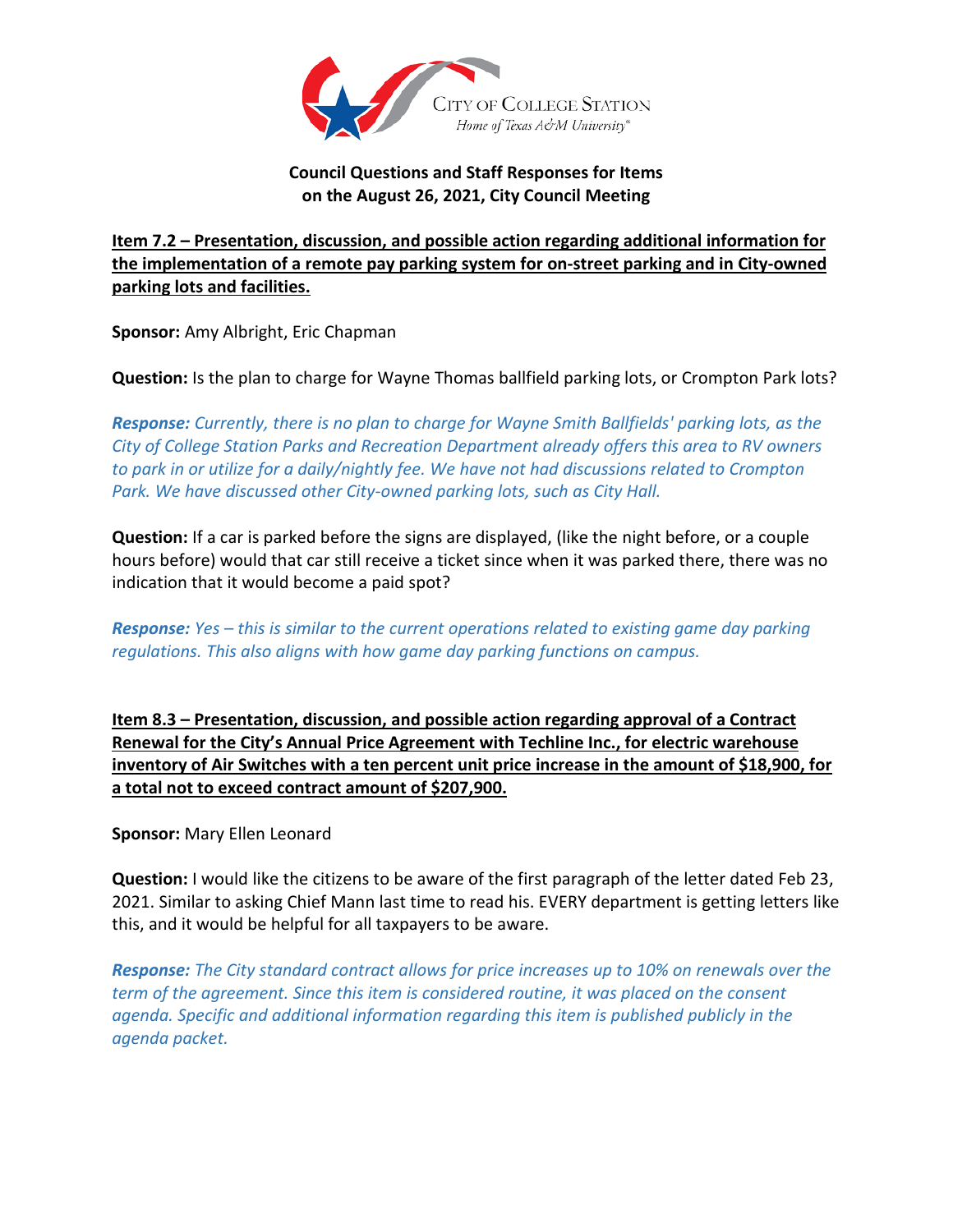

**Item 8.5 – Presentation, discussion, and possible action regarding ordinances amending Chapter 38, "Traffic and Vehicles", "Traffic Schedule III, Stop Signs" and "Traffic Schedule IV, Yield Signs" by adding various new stop signs and yield signs.**

**Sponsor:** Troy Rother

**Question:** Can you identify any of these which are in existing developed areas where citizens may have to adjust to well-developed travel expectations? A map with the presentation would be helpful.

*Response: The signs in the Estates at Creek Meadows were a response to residents' requests because vehicles were not stopping for school-aged children crossing the streets. The signs in the Mission Ranch subdivision were installed because the developer had installed Stop bars at the intersections. It is less expensive to install the Stop signs versus paying to grind off the Stop bar and leaving the scarred pavement. Per the BCS Guidelines, the City of College Station is responsible for installing regulatory signs on public streets, and the Texas Manual on Uniform Traffic Control Devices requires that Stop signs be installed if Stop bars are used.*

*Please see the maps below. Stop signs are shown in red, Yield signs are green.*

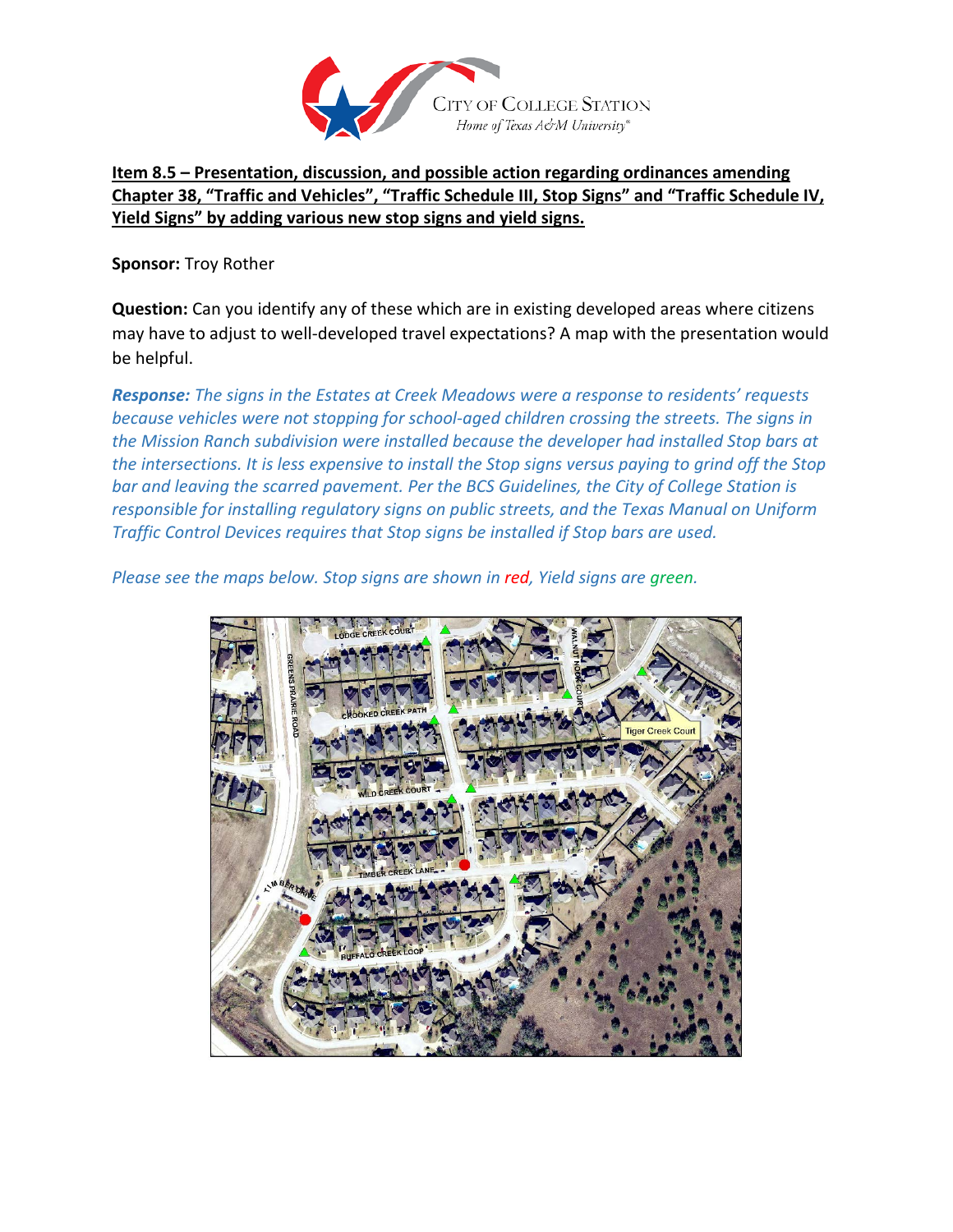